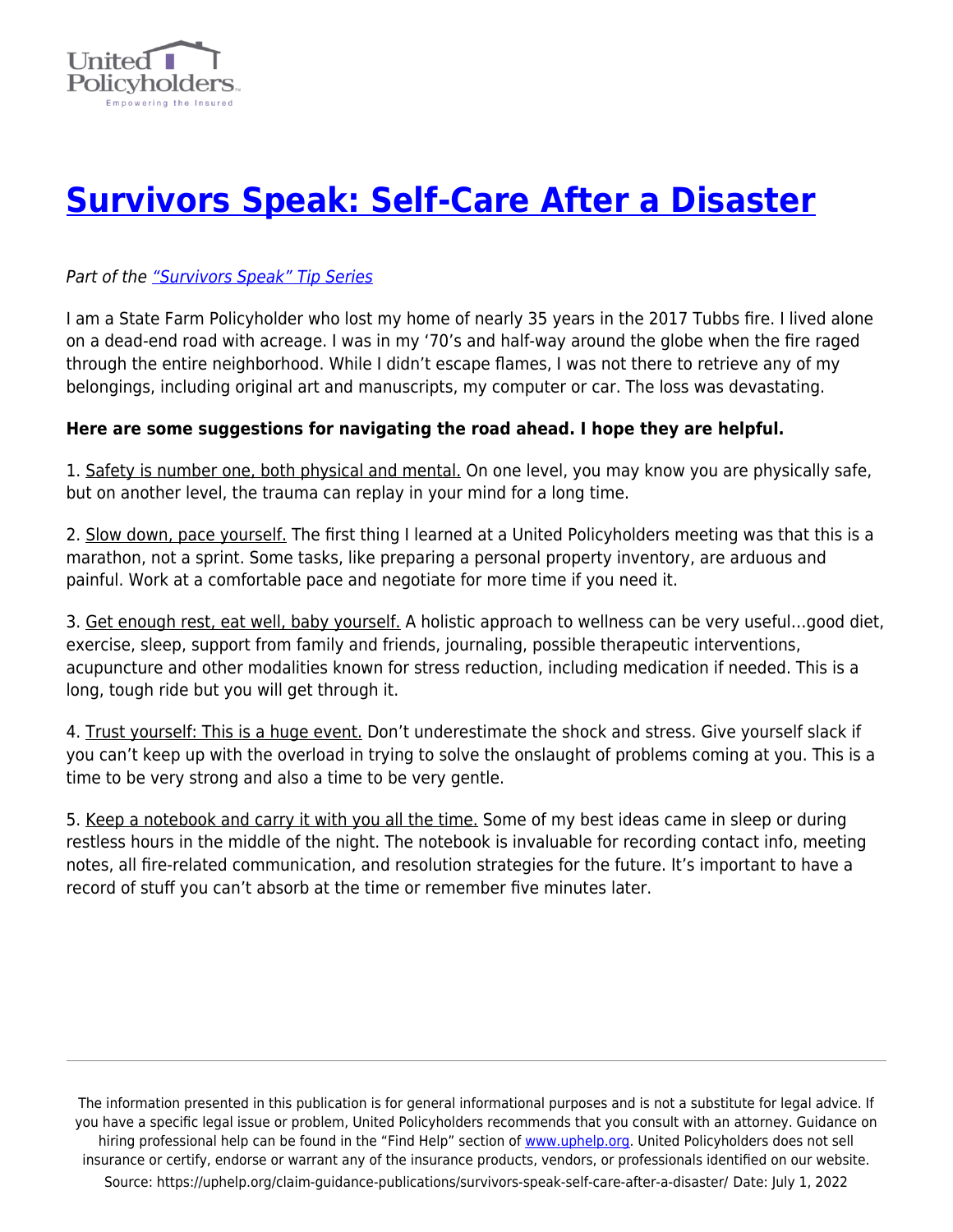

6. Network. Neighborhood list serves and online groups of policyholders with the same insurance company were very helpful to me, and still are. You've become part of a club you wish you'd never joined. Accept help, but be discerning. Consult with a trusted partner, family member, or friend; they will want to help.

And yet, while most people mean well, their offers may not be so helpful or so timely. And sometimes those you think you might be able to rely on can't be there for you. Fire trauma affects an entire community. Try to tune in to what you need as often as possible. If you don't know, that's okay. Time helps.

7. Try to prioritize. Safety and mental health are at the top of the list. Make sure you have a safe interim place to live while you sort things out. Again, take your time. It's better to move slowly and get clear information so you can move forward with confidence. Try to create an action plan but be gentle with it.

8. No one size fits all. I didn't rebuild although I had lots of pressure from neighbors and my insurance company to do so. It took a long time to come to this decision but it was the right one to move into a neighboring town. Everyone has a different way to deal with things like sifting through ashes or states of depression. And your "way" may change. It's okay to want help and then want to be alone with the difficult issues. There's no right or wrong way, it's what works best for you at the time.

9. Be kind to your insurance adjuster. I had 17 adjusters and with each switch, there were new protocols, rules, and new personalities. Some were forthright and I understood and trusted them. Others were not reliable. My agent retired in the middle of the process. All of this was extremely frustrating. Remember that every representative is doing their job. Be firm but avoid a combative attitude. Choose your battles. Be slow to agree to or sign anything until you understand and are comfortable with the consequences of your agreement. Get help when you need to.

10. Have gratitude when possible. Be kind to yourself. It's possible to acknowledge the huge loss and trauma while also being thankful for your life and the kindness around you. Lower the bar, notice the little steps along the way, and pat yourself on the back. You are a survivor.

I tried to be diligent and thorough. And patient. After two years I received the entire claim due to me.

The information presented in this publication is for general informational purposes and is not a substitute for legal advice. If you have a specific legal issue or problem, United Policyholders recommends that you consult with an attorney. Guidance on hiring professional help can be found in the "Find Help" section of [www.uphelp.org.](http://www.uphelp.org/) United Policyholders does not sell insurance or certify, endorse or warrant any of the insurance products, vendors, or professionals identified on our website. Source: https://uphelp.org/claim-guidance-publications/survivors-speak-self-care-after-a-disaster/ Date: July 1, 2022